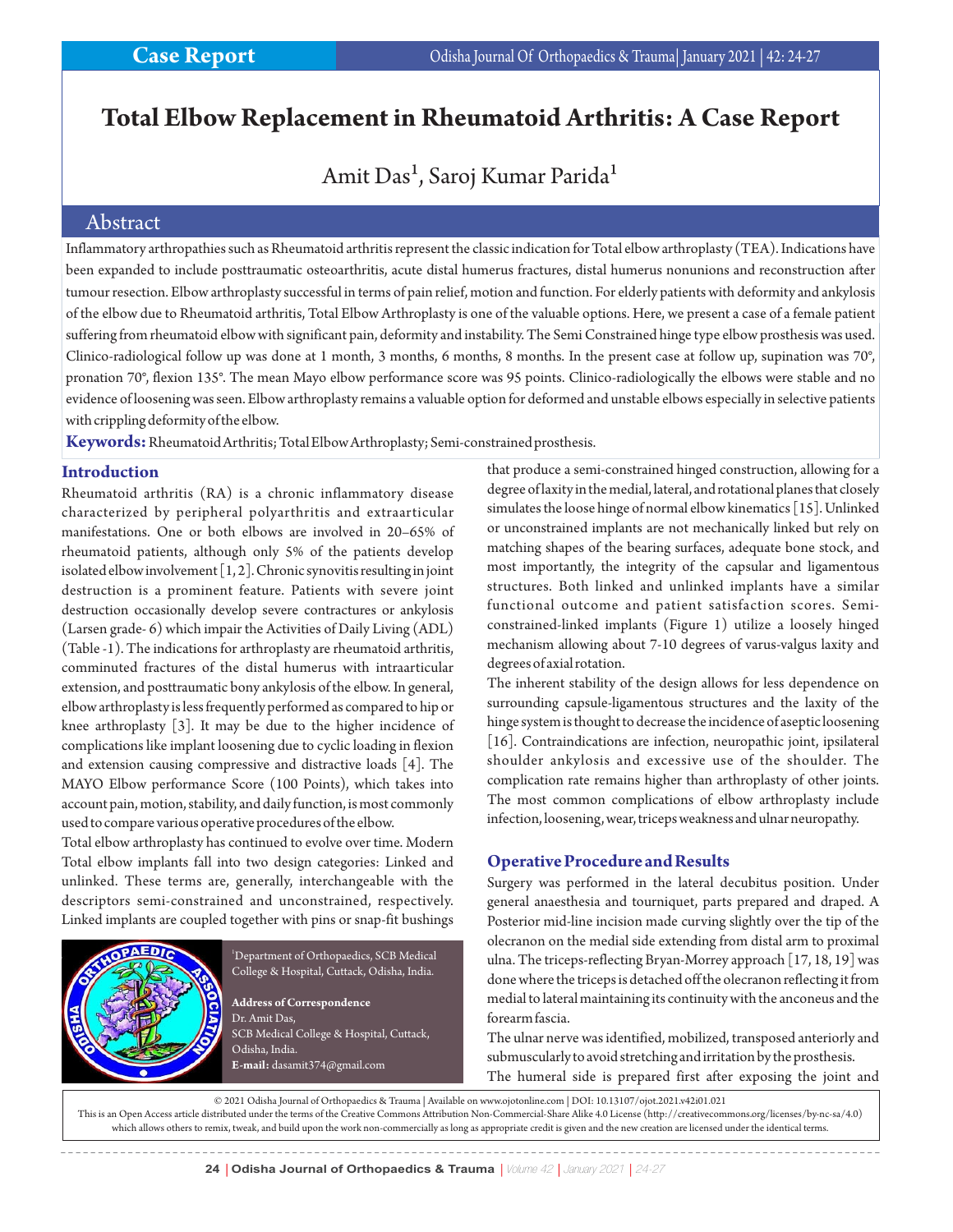#### *Das A & Parida SK www.ojotonline.com*



releasing the lateral and medial collateral ligaments. The humeral canal is identified and used as a reference to cut a yoke-shaped segment of the distal humerus to accommodate the distal part of the humeral component. The ulnar canal is opened at the mid-portion of the trochlear notch and the canal prepared with right-sided broaches. Reaming of the distal humerus was done with triangular humeral reamer and upper part of the ulna with a rasp and wound lavage done with pulse lavage. Trial reduction was done and then final ulnar and humeral components were fixed to the bone with bone cementing. The components are then linked together (Figure 3). The operative time was 90 minutes. The range of motion was checked preoperatively, hemostasis maintained, repair of triceps done, and wound closed in layers. Above elbow slab with the elbow in 90 degrees of flexion and forearm in supination was given. Intermittently active and passive movements of the elbow started were started. A removable splint was given after stitches removal. The patient was advised not to lift heavy weights and do hard works. She followed the rehabilitation protocol under the supervision of a Physiotherapist. Postoperatively, the passive range of motion of the patient's elbow ranged from 20 to 130 degrees and she did not experience any pain or numbness. Her Mayo elbow score improved to 95 at 3 months. The patient was assessed clinico-radiologically at each follow-up. No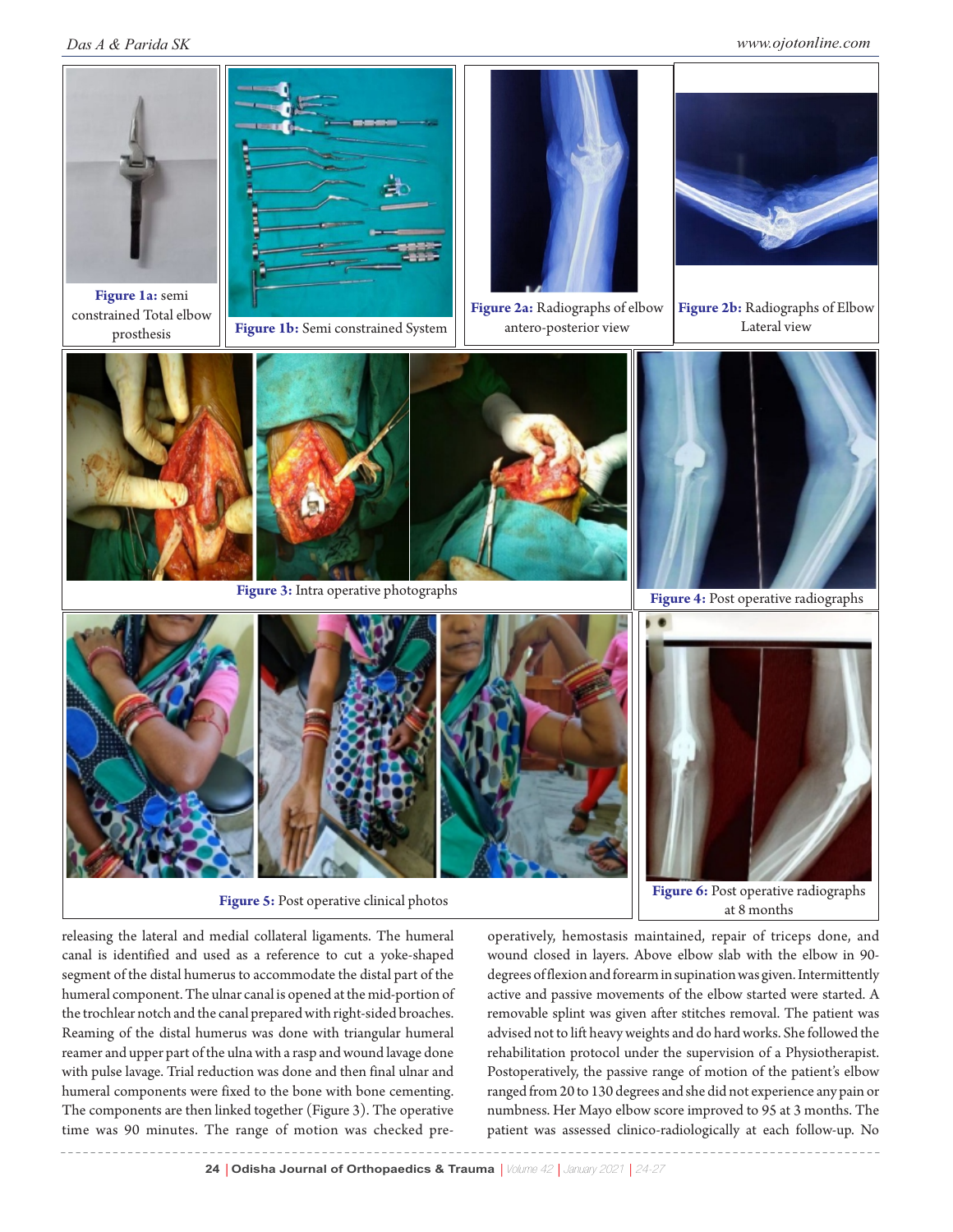infection, ulnar neuropathy or triceps weakness was noted. Supination was 70°, pronation 70°, flexion 135° at 6 months (Figure 5). The elbow was stable clinically at all aspects of movements. The final X-ray at 8 months follow up was taken to see the placement of humeral and ulnar stem, bone cement interface and any radiolucency (Figure 6). Functional outcome was assessed in form of lifting a glass of water, taking food, combing hair, buttoning dress and writing

#### **Discussion**

The primary indication for TEA (Total Elbow Arthroplasty) is a painful arthritic elbow with Larsen Grade-IV or grade-V Rheumatoid destruction. There are only limited published data to guide a surgeon in implant selection. A recent systematic review by Little et al. [19] found that a high proportion of the published studies on TEA had originated from the establishments of the designers of the implants. In addition, no recognized form of survival analysis such as the Kaplan-Meier technique had usually been used in these studies. In their attempt to re-calculate the revision rates for different TEA designs in patients with RA, Little et al. found an overall revision rate of 13% at 5 years. Severe elbow arthritis secondary to trauma or inflammatory disease is a difficult problem in young or active individual.

Treatment option includes resection arthroplasty, (TEA), arthrodesis, and interposition arthroplasty. There is concern that younger patients with posttraumatic arthritis will require additional surgery following semi-constrained total arthroplasty because of infection, fracture, or bushing wear [14]. Gill and Morrey [17] published the results obtained in 78 consecutive rheumatoid elbows using the Coonrad-Morrey design. At the most recent follow-up, 97 per cent of the patients had no or mild pain and the mean arc of motion was from 28 degrees of extension to 131 degrees of flexion. The main complications of this series included deep infection (2 cases), aseptic loosening (2 cases), triceps avulsion (3 cases), periprosthetic fractures (2 cases), and ulnar component fracture (1 case). Survivorship free of revision was 92.4% at ten years. Prasad et al8. reported on 99 elbow arthroplasties performed for rheumatoid arthritis by a single surgeon. The Souter prosthesis was used in 44 elbows and the Coonrad–Morrey design in 55 elbows. The follow-up time was longer for Souter implants (9 and 5 years, respectively). Both designs provided similar rates of clinical improvement. However, Coonrad–Morey implants had better 5-year survival (100 vs 93%). At 10 years, the survival of Souter implants was 76%, with reoperations due to loosening (18%) and instability (9%). Gill et al. reported on 78 total elbow arthroplasties performed using the Coonrad–Morrey design; 46 elbows had at least 10 years of follow-up. Arthroplasty led to substantial improvements in pain and motion. Mansat et al [12] reported 14 cases, 4 of which were rated as excellent, 4 were good, 1 was fair, and 5 were poor. He that reported that the

mean increase in the arc of flexion was 60 degrees (range, 5 to 115 degrees), with a mean increase of 33 degrees in flexion and 27 degrees in extension. Peden et al [11] reported 13 cases: 5 were rated as excellent, 3 were good, 4 were fair, and 1 was poor. According to these reports, functional ability restored in most patients postoperatively and was sufficient enough that they could perform ADL normally. The improvement in range of motion at the elbow measured 1 year after the operation was maintained for all patients after a 12-year follow-up. In our study, the average arc of motion was 85 degrees (range, 65 to 110 degrees) at the most recent examination. Improvement in the range of motion of the elbow improves the ADL for patients with RA. Common complications following TEA are aseptic loosening, infections, ulnar nerve problems, elbow instability, dislocation, subluxation, intraoperative fracture, fracture of the prosthesis, and ectopic bone formation [13]. When performing TEA for an ankylotic elbow, special care should be taken to prevent infection, ulnar nerve problems, instability, and an intraoperative fracture . Infection is not typically frequent, but severe complications can arise if it does occur. Mansat et al [12] reported that a deep infection developed in one elbow of two patients with posttraumatic stiffness. One patient had two previous operations prior to the arthroplasty, and the other patient had been operated on four times before. Both of these patients required revision surgery . Neurogenic symptoms, especially those pertaining to ulnar nerve disorders, were a relatively common complication after TEA. It was reported that some patients with moderate neurogenic symptoms preoperatively had complete relief after ulnar nerve decompression and transposition, while other previously asymptomatic patients developed ulnar nerve symptoms; however, no pain was attributed to the ulnar nerve [12]. Among our case, the patient had ulnar nerve symptoms in form of paresthesia and tingling along little finger which subsequately improved at 2 months follow up, however perioperative procedures to manage the ulnar nerve should be employed. Intraoperative fracture is one of the most severe complications to try and avoid during this type of operation. Peden et al [11] reported that two cases had a fracture of the lateral humeral epicondyle which resolved uneventfully and the ulnar component was malpositioned causing a perforation of the posterior cortex in another case. Mansat et al [12] reported that two patients sustained a fracture associated with a loose component.

#### **Conclusion**

Total Elbow arthroplasty is very predictable in terms of pain relief and functional improvement. This has been used extensively in rheumatoid arthritis, posttraumatic arthritis, and comminuted fracture distal humerus with intraarticular extension in elderly patients. To conclude TEA is usually done in selected cases considering all deciding factors. Further larger scale studies are required in order to evaluate long term outcomes.

### References

- *1. Studer A, Athwal GS. Rheumatoid arthritis of the elbow. Hand Clin. 2011;27(2):139–50. v.*
- *2. Dyer GS, Blazar PE. Rheumatoid elbow. Hand Clin. 2011;27(1):43–8.*
- *3. Govind P, Yogesh P. Total elbow replacement: Baksi sloppy Hinge joint. Jivisha*

*2011.*

- *4. Morrey BF. Complications of elbow replacement surgery. The Elbow and its disorders. 3rd ed, Philadelphia: WB Saunders Company; 2000. p. 667-72.*
- *5. Quenneville CE, Austman RL, King GJ, Johnson JA, Dunning CE. Role of an*

----------------------------